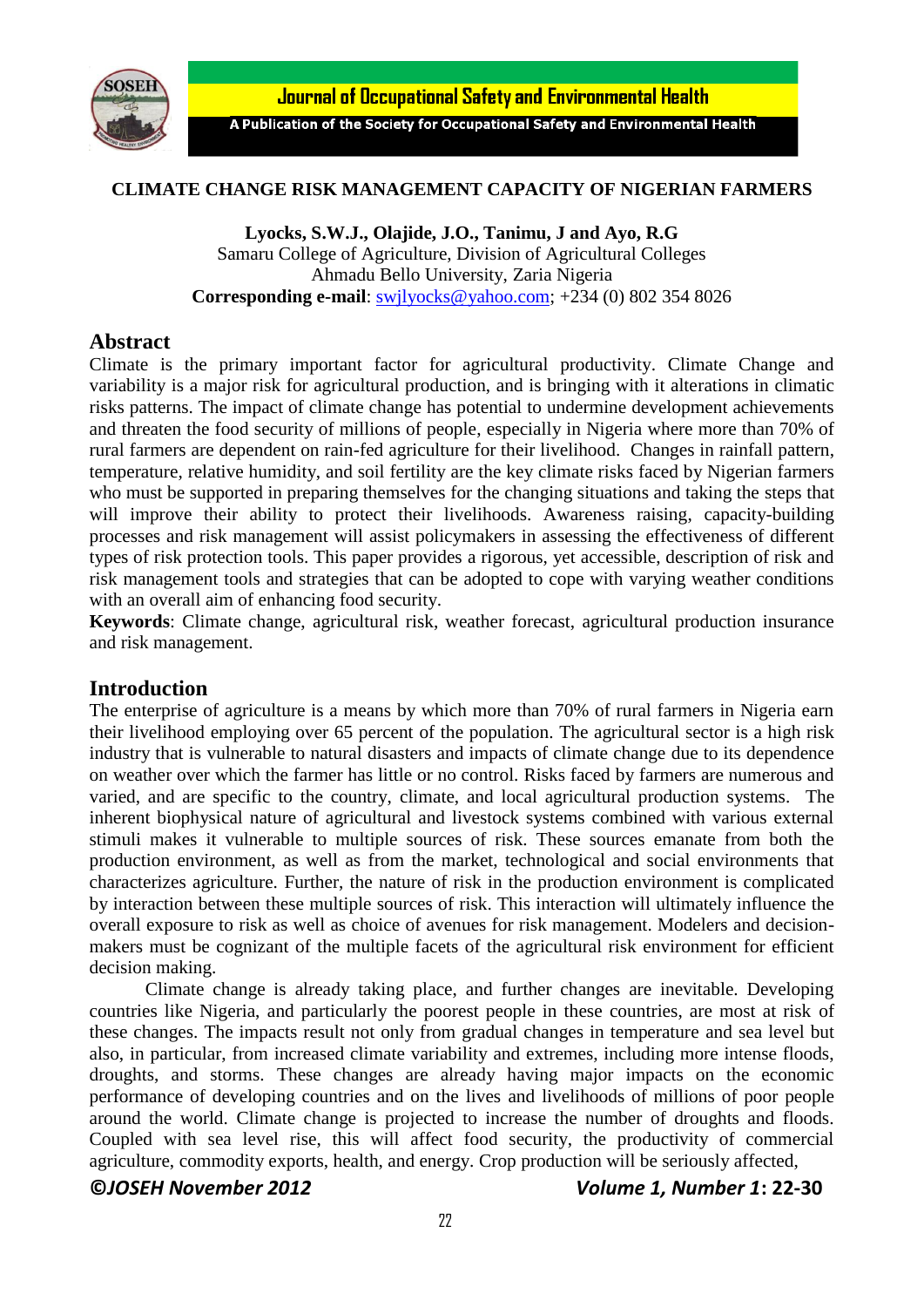with yields falling in most parts of Africa. People will lose their livelihoods, and communities and countries will suffer economically (DFID, 2004). In Nigeria not much attention has been given to the risks associated with a changing climate, and many strategies, programs, and projects have also failed to take into account the risks of natural hazards under current climate conditions. Even as various governments have made substantial investments to foster economic development and poverty alleviation, their efforts are frequently diluted or even erased by the effects of natural disasters. Some of the damages from these natural hazards are unavoidable, as it is neither feasible nor economical to strive for protection against all risks, but many damages and casualties simply result from poor planning. Even worse, the well-intended rapid reconstruction efforts after a disaster often recreate the same vulnerabilities that allowed the hazard to cause such havoc in the first place.

This paper reviews Agricultural risks with specific reference to climatic risks arising from climate change, its effects on the economy, people in general and the farmers in particular. The instruments available for climate risk management in agriculture and the micro-level practices for adapting to climate change that are available to small-scale farmers in Nigeria have also been reviewed. Particularly, the review looks at practices that boost small-scale farmers' resilience or reduce their vulnerability to observed or expected changes in climate. The necessity for risk management tools and strategies are nowadays greater than ever in a context of deteriorated climate conditions, the recent global food crisis, animal diseases outbreaks, higher price volatility and mounting consumers' concerns about food safety issues as well as increased international integration and inefficiencies of agricultural markets.

**Climate Risks in Agricultural Production:** Climate risk in agriculture represents the probability of a defined hydro-meteorological hazard affecting the livelihood of farmers, livestock herders, fishers and forest dwellers. This refers to weather-related and natural disasters risks such as drought, floods, windstorms, heavy snowfall, hailstones and fires. Production, yield, water quality, fodder availability and animal health are significantly affected by climatic variations as weather influences each phase of agricultural production processes. Agriculture is deeply interconnected with weather and climate, the main drivers of agricultural production, but also the dominant factors in the overall variability of food production (Selvaraju, *et al.,* 2011) and a continuing source of disruption to ecosystem services (Howden *et al.,* 2007). Extreme climate events during the cropping season are posing a major threat to the agriculture sector. Future changes associated with climate change will present additional challenges (Karl *et al.,* 2008). FAO's global information and early warning system on food and agriculture indicates that sudden-onset disasters – especially floods – have increased from 14 percent of all natural disasters in the 1980s to 20 percent in the 1990s and 27 percent since 2000 (FAO, 2008). The intensity of tropical cyclones (Knutson *et al.,* 2010) and frequency of heavy precipitation events are very likely to increase over many areas during the twenty-first century. According to IPCC (2012), it is likely that the frequency of heavy precipitation or the proportion of total rainfall from heavy falls will increase in the twenty-first century over many areas of the globe; and there is medium confidence that droughts will intensify in the twenty-first century in some seasons and areas, due to reduced precipitation and/or increased evapotranspiration. Rainfall quantity and its distribution are key factors determining the rainy season characteristics, farming systems, field crop production and livestock rearing. Both interannual and intra-seasonal rainfall variability constrain crop production in the tropics and subtropics. Intra-seasonal variability leads to extreme climate events that have direct impact on crop production and livelihood opportunities in the agriculture sector.

In semi-arid area of Nigeria, particularly northern guinea savanna and the Sahel, unreliable rainfall combined with high evaporative rates and soils with low water-holding capacity and high run-off potential result in a high risk of water deficit at any stage of crop growth (Muchow and Bellamy, 1991). Frequent soil water deficit during early plant development, resulting in seedling mortality, retarded development and reduced yield, are very common.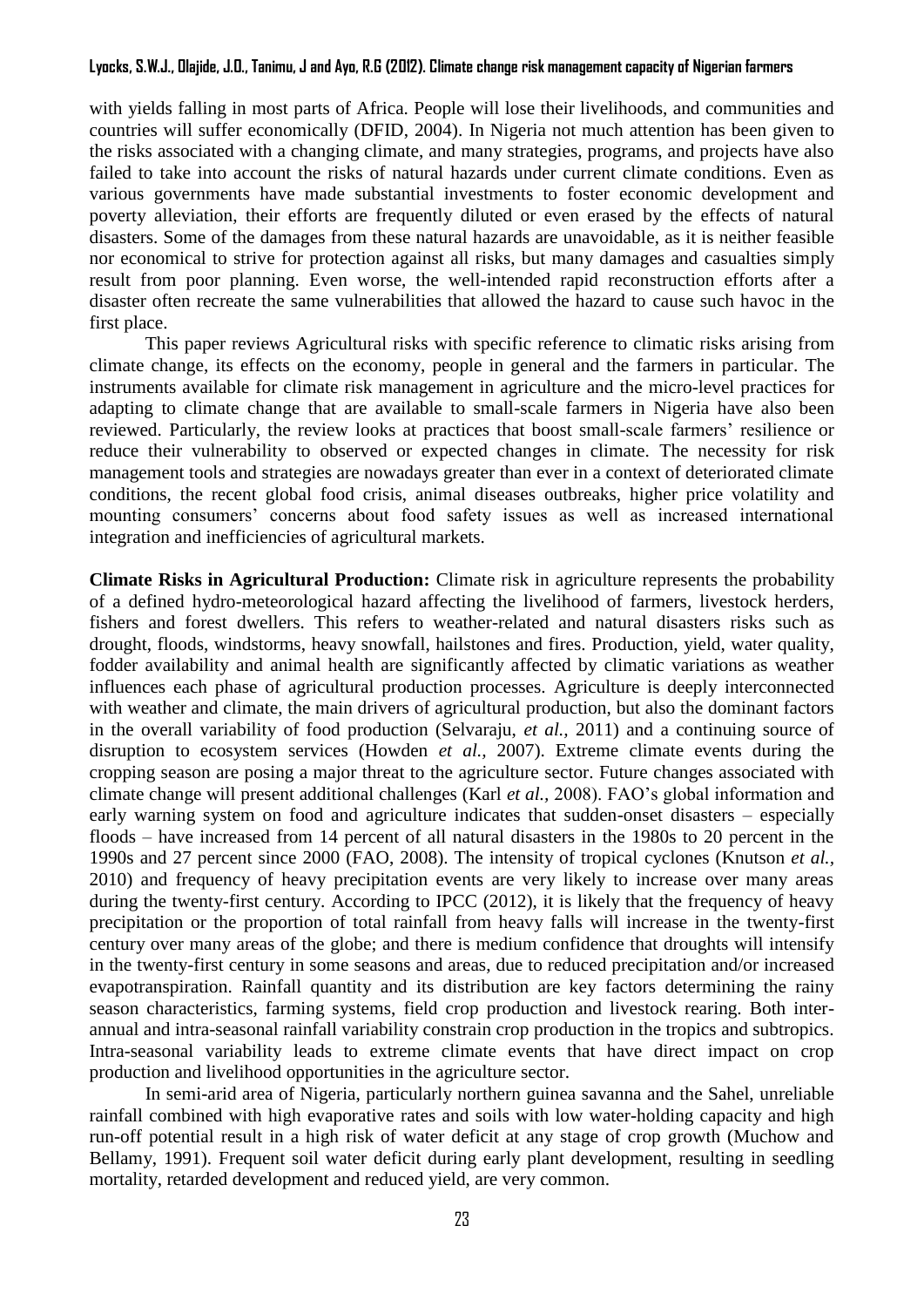There are many instances where water deficit during the later stages of crop development is apparent. The wet spells and excessive rainfall events during the rainy season create water logging in the root zone, reduce plant growth and hinder field operations. The rainy season duration is one of the primary factors affecting crop production prospects. Within a specific location, rainy season onset and final rain date are varying greatly from one cropping season to another. The variation of onset explains the significant variation in season duration since the onset date is more variable than the end date of the rains. Early onset of rains, relative to the mean date of onset for a given location, results in a longer growing season (Sivakumar, 1988). However, the relationship between onset date and seasonal rainfall duration is not always linear as rainy season characteristics are uncertain.

In addition to seasonal rainfall variability, higher growing season temperatures can have dramatic impacts on agricultural productivity, farm incomes and food security (Battisti and Naylor, 2009). Temperature during the cropping season often exceeds the optimum for physiological processes such as phenology, leaf area development, assimilate accumulation and grain filling. High air temperature around flowering can reduce pollen viability and grain set in major cereals of the tropics (rice, maize, sorghum, etc.). The incidence of high soil temperature during crop establishment is also a threat in semi-arid and arid environments. Soil surface temperature greater than 60 °C is common in Africa, India and Australian semi-arid tropics, and seedling mortality or thermal injuries are frequent. Multiple climate-related risks cause far-reaching consequences for the livestock sector (AIACC, 2006). Risk of climate variability affects dairy, meat and wool production, mainly arising from its impact on grassland and rangeland productivity. Heat distress suffered by animals reduces the rate of animal feed intake and results in poor growth performance (Rowlinson, 2008).

Climate change threatens agriculture biodiversity; IPCC (2007) projected that approximately 20–30 percent of plant and animal species assessed so far are likely to be at increased risk of extinction if increases in global average temperature exceed 1.5–2.5 °C over 1980– 1999 levels. The range of crop weeds, insects and diseases is projected to expand to higher latitudes (Rosenzweig *et al.,* 2001). Coastal zones and fisheries are particularly prone to risks associated with rising sea levels, changes in ocean salinity, cyclones, and a decrease in fish stocks and availability due to increasing water temperature (Hall-Spencer, *et al.,* 2008). Current scenarios show that food production needs to increase by 70 percent by 2050 to meet the demands of an increasing population, yet the agriculture, forestry and fisheries sectors are all highly vulnerable to impacts of climate change.

**Risk Assessment:** Although being aware of a risk is clearly important, before one can consider managing it, one must actually assess the risk being considered. Risks (and their impacts) are assessed by quantifying three main variables: hazard, vulnerability, and exposure. Hazard is the categorization of the type of risk being considered—for example, weather, price, pest, policy, or market. The quantification of the hazard is then undertaken by assessing three sub variables:

- i. Frequency (How often or likely is the risk to occur?), Severity (What are the likely fiscal impacts of such a risk if it occurs?) and Spatial extent (How widespread would the impact of the risk be — one person? One village? One country?)
- ii. Vulnerability is an estimation of what the impact of the realized risk would be given the assets affected by the event and taking into account the current ability to manage the impact.
- iii. Exposure is the identification of the location of crops, livestock, and farm holdings that may be directly impacted by the hazard. Interdependency in the supply chain leads to indirect exposure for other parties.

The third arena of interest to economists concerns the responses that producers make to the risk exposure i.e. risk management. Climate change, extreme weather and their effects on the economy is complex. Every sector will be impacted in its own idiosyncratic way, and these points to the value of enterprise climate risk management.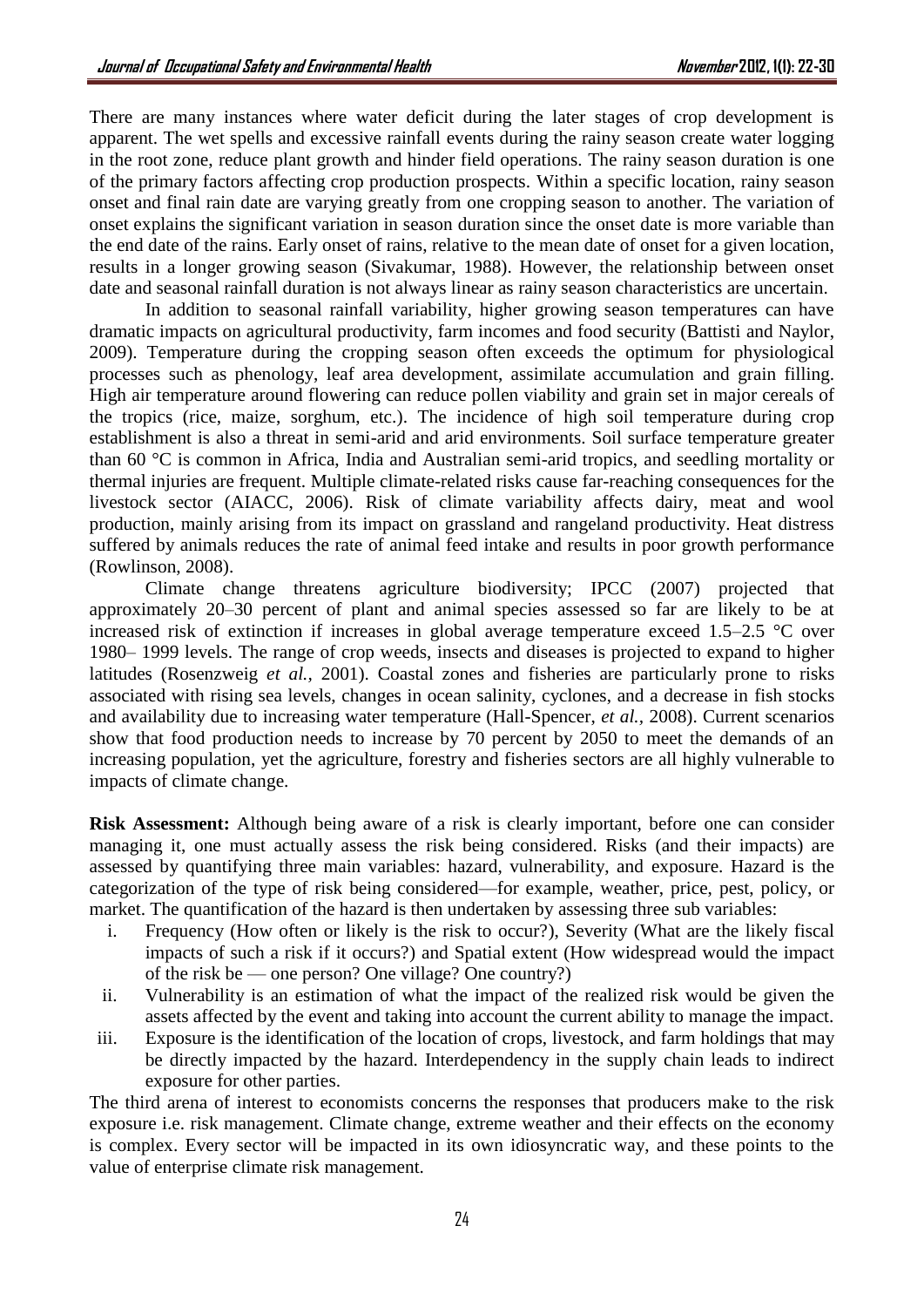**Risk Management:** n this paper, risk management is considered as the range of techniques and tools which can be applied in order to avoid or minimize losses and to utilize opportunities. Risk management offers the most effective approach for agricultural industry to respond and adapt to climate change and variability. Risk management is a formalized method of dealing with uncertainty or a process of implementing decisions about accepting or altering risks (Beer and Forhan, 2000; Pritchard, 2000). Risk management is a five-step process that identifies, analyses and evaluates a risk, and plans and implements a strategy to reduce the chances of the undesirable event occurring or reduce the scale of damage caused by the event (Standards Australia and Standards New Zealand, 2009). Risk management does not necessarily eliminate risk but achieves a balance between risk and return that suits the needs and desired outcomes of an individual farmer or agricultural business. All risk management options have a cost, either directly through the purchase of risk protection such as insurance or hedging, or indirectly through relinquishing some potential gains; for example, by reducing stocking rates and crop inputs. Farmers must weigh up the relative gains and losses when considering the most appropriate risk management option in any situation. Nigerian smallholders are already using a wide variety of creative practices to deal with climate risks which can be further adjusted to the challenge of climate change by planned adaptation programs.

**Climate change risk management:** Having first become aware of a risk and then having assessed it, the next issue is how the party (or parties) at risk can seek to manage that risk. It should first be noted that risk management should be planned on an ex-ante basis (that is, before realization of an event); this is what is considered in this paper. According to the International Research Institute for Climate and Society (IRI), climate risk management (CRM) refers to the use of climate information in a multidisciplinary scientific context to cope with climate's impacts on development and resource management problems (African Development Forum, 2010). Further, IRI's definition elaborates that climate risk management covers a broad range of potential actions, including earlyresponse systems, strategic diversification, dynamic resource-allocation rules, financial instruments, infrastructure design and capacity building. Given the rising climate risks and disaster losses, the climate change adaptation and the disaster risk reduction constituencies should together make the case that appropriate hazard risk management, including adaptation to climate change, is not a luxury for development planning but is pure due diligence. Hence, adaptation to climate change should be addressed through a climate risk management approach—that is, an ongoing process that starts with coping strategies for current climate variability, tries to anticipate changes in climate change, and seeks to evolve new coping strategies as necessary.

**General Procedures for Managing climate Risk:** The best method(s) of managing risk depends upon the nature of the risk involved. Four general procedures for managing risk are: (1) avoidance, (2) reduction, (3) assumption/retention, and (4) transfer

*Avoidance***:** Avoidance is the process of structuring the farm so that certain types of risk are nonexistent. For example in swine production, there are considerable risks associated with farrowing operations including disease, low conception rates, death loss of newborn pigs, and others. The farrow-to-finish hog producer cannot avoid these risks, although producers buying feeder pigs and finishing them out could avoid such risks. Similarly, swine finish operations producing in an integrated system can largely avoid these risks, although other sources of risk may result and returns may be altered.

*Reduction* **(***Mitigation***):** Reduction is the process of lowering the risks associated with the agricultural venture. Consider the following example from the crop production side. A grain producer can hire crop scouts to spot disease, nutritional imbalances, and pest control problems. This helps reduce the risk of poor yields, but the risk is not eliminated completely. Contractors for grain and livestock production may, for example, supply experts who help the producer reduce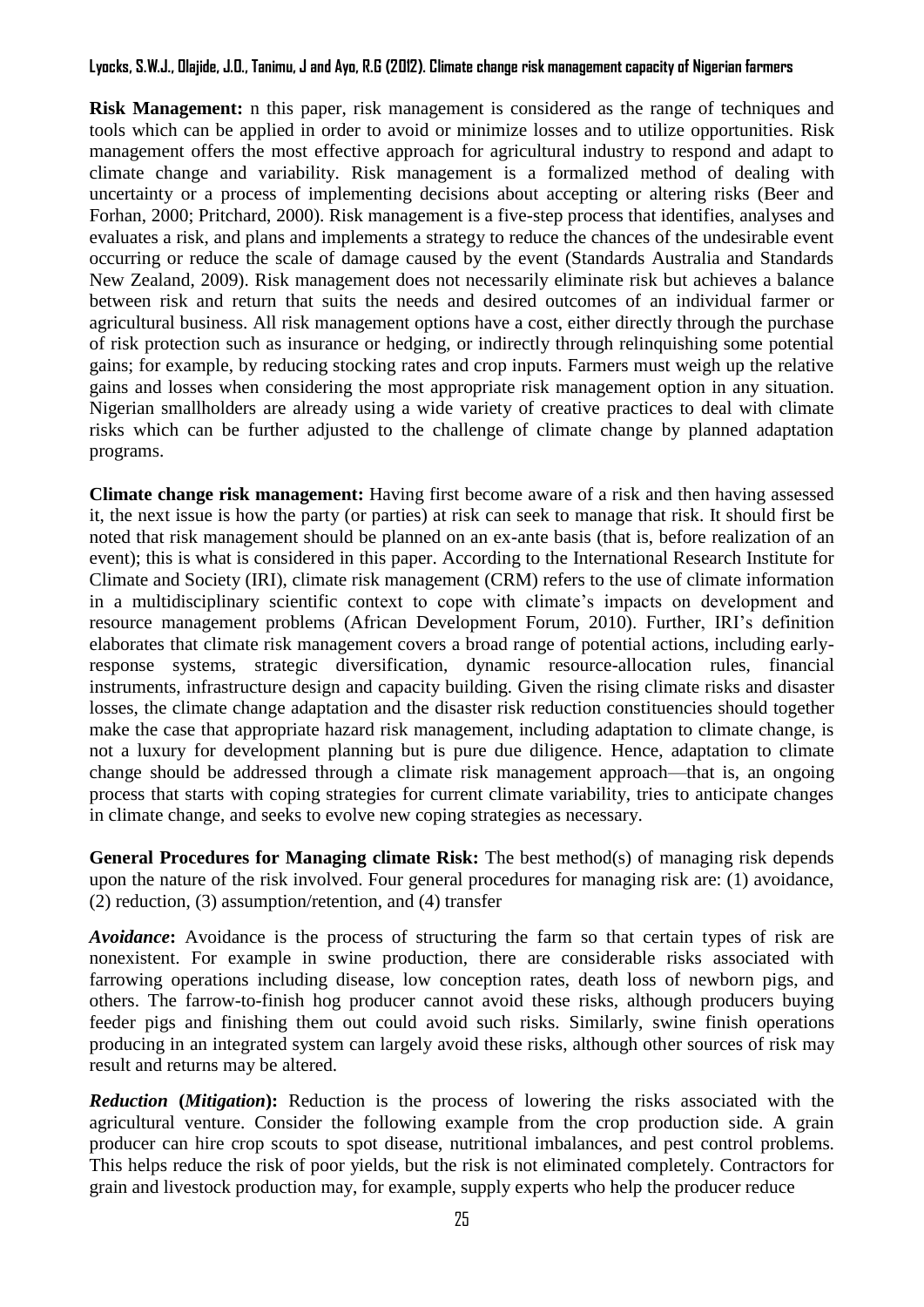production risks through timely advice. Again, this reduction of risk may result in implicit or explicit reductions in net returns. Other common ways for producers to reduce risk are through:

- i. Diversification of farming activities, such as mixed farming, mixed cropping, crop rotation, labour reallocation; diversification of plot location and development of non-agricultural activities and sources of income outside agriculture.
- ii. The use of appropriate farming practices according to valuable indigenous knowledge.
- iii. Cultivating crops that are tolerant to stress and disease; using resilient livestock, as well as plant and animal disease prevention techniques.
- iv. Long-term investment in infrastructure, such as in roads, warehouses, communication facilities, irrigation systems and improvement in marketing infrastructures.
- v. Pest management programmes, application of sanitary and phytosanitary measures and food safety and control policies.
- vi. Timely and reliable market information systems and information based on early warning systems' results and implementation of communication and learning activities for farmers such as the agricultural extensions. A critical element in reducing vulnerability is an analysis of human settlements and infrastructure in the high risk areas. Government on their part can lower the risks:
	- *a) Retrofitting:* the modification of existing structures to withstand natural disasters. For example, elevating structures, and installing storm shutters or foundation strengthening.
	- b) *Regulations*: by controlling the use of land and the construction of buildings, governments can significantly reduce the potential losses from disasters. Government should be strict on not allowing people to build on flood prone areas, drainages or waterways. Such acts should be,
	- c) *Protective structures:* structures such as sea walls and levees can protect buildings and people and mitigate the impact of floods and storms.
	- d) *Natural resource management:* better managing of natural resources controlling erosion, managing forests, and restoring wetlands preserves ecosystem services that minimize the risk of disasters.

*Assumption/Retention***:** Assumption/retention is the process of retaining or accepting risks with the objective that assuming this increased risk is to maintain control and/or enhance overall profitability. Assumption may occur simply because we cannot transfer it, rather than accepting it willingly. However, by accepting/retaining it we do assess and catalogue it. Integrators in both crop and livestock production may retain ownership of products being produced under contract. Consider for example, an integrator who contracts with growers to finish hogs. The grower is often responsible for providing the grow-out facilities, for a fixed or minimum guaranteed fee, while the contractor retains ownership of the market hogs. Since the grow-out facilities are not recorded on the balance sheet of the contractor, traditional measures of financial leverage (such as the debt/asset ratio) may not reveal the risks associated with this arrangement. Because the contractor retains ownership of the animals and has a signed contract with the grower, one can think of this arrangement as a pseudo guarantee by the contractor for the loan taken out by the grower. The integrator is retaining more risk with the expectation of enhanced profits.

*Transfer*: Transfers of risk occur when one party lowers their risk by shifting that risk to someone else, often for fee. There are numerous methods in agricultural production to shift risks in this manner. Common examples include futures and options contracts, crop insurance, and fire and hail insurance. These transfers are accomplished with a known cost, i.e. the cost of insurance, options contracts or the like. Collective groups of production and marketing of products to divide the risk between different farmers the use of share cropping arrangements to divide the risk between producers and landowners. Risk transfer can also occur in situations in which the "cost" of the transfer is more disguised or vague. For example, grain farmers can transfer price risk through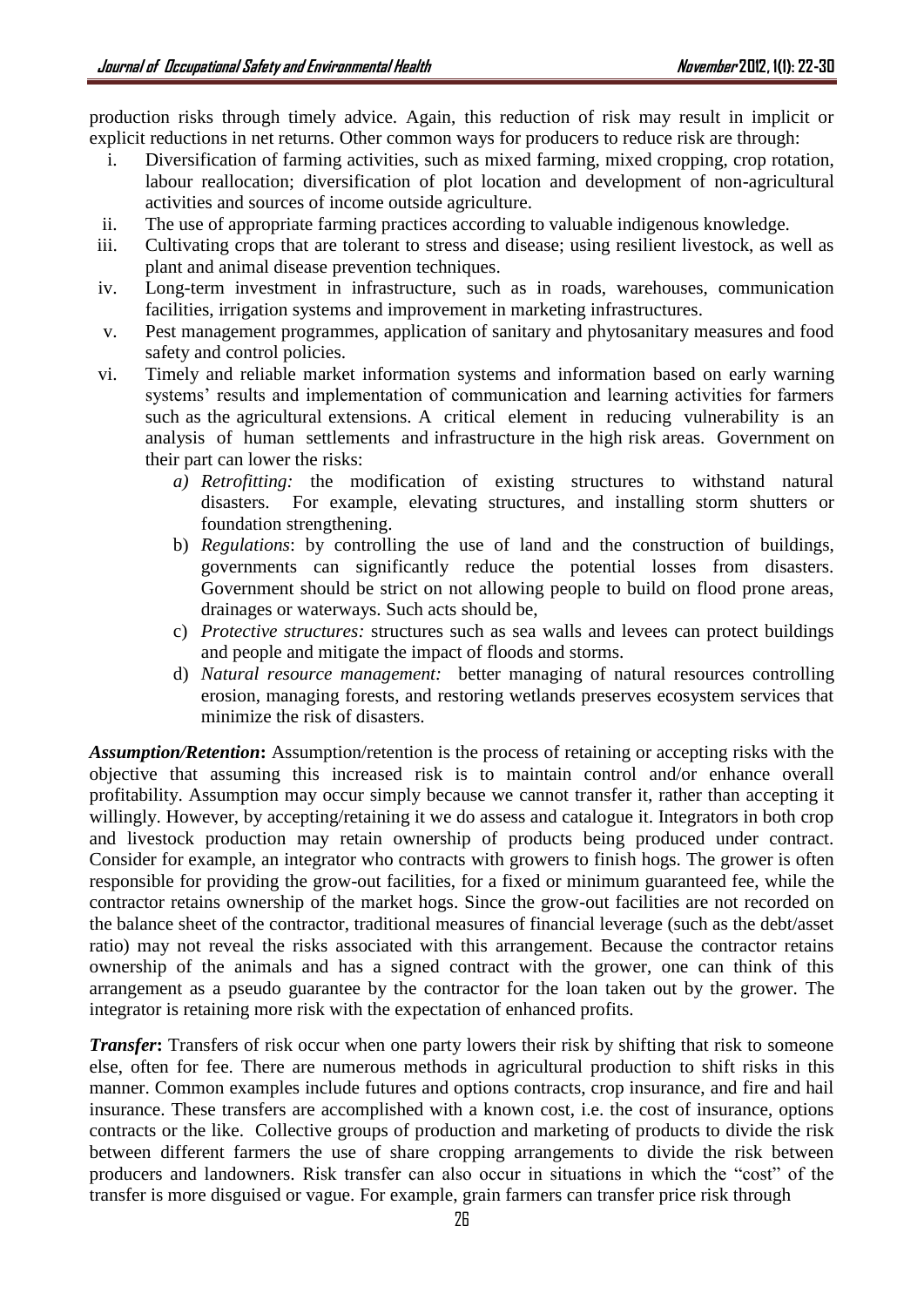forward contracts. Likewise, a contract producer of vegetables may be able to transfer price risk to the contractor. The monetary and non-monetary costs of such risk transfer are often in the form of lost opportunities (the unexpected price rise) and are less clear. Industrialized agriculture tends to alter the mechanisms for managing risk. Producers who operate under contract may have better opportunities for yield and price risk avoidance, reduction, and transfer than do traditional independent producers. However, these opportunities may be offset by increases in less traditional risks such as relationship risks and strategic risks. Integrators, on the other hand, have opportunities to assume more risk in the new industrialized forms of agriculture. Of course, higher returns are expected for accepting such risks. Insurance schemes help governments transfer the costs of a disaster brought on by extreme weather. But it is also important to take steps that actually mitigate the risks by making structures, people, and ecological systems less vulnerable to damage from a weather induced disaster.

**Agricultural Insurance:** Insurance is a [risk-transfer](http://t.ms00.net/s/c?u.qzcr.5.wvft.34tbh) [mechanism](http://t.ms00.net/s/c?u.qzcr.6.wvfu.34tbh) that ensures full or partial [financial](http://t.ms00.net/s/c?u.qzcr.7.wls7.34tbh) compensation for the [loss](http://t.ms00.net/s/c?u.qzcr.8.ws7i.34tbh) or [damage](http://t.ms00.net/s/c?u.qzcr.9.wvfv.34tbh) caused by event(s) beyond the [control](http://t.ms00.net/s/c?u.qzcr.10.wegh.34tbh) of the [insured](http://t.ms00.net/s/c?u.qzcr.11.wdml.34tbh) [party.](http://t.ms00.net/s/c?u.qzcr.12.wdma.34tbh) Under an insurance [contract,](http://t.ms00.net/s/c?u.qzcr.13.wdmg.34tbh) a party (the [insurer\)](http://t.ms00.net/s/c?u.qzcr.14.wvfw.34tbh) [indemnifies](http://t.ms00.net/s/c?u.qzcr.15.wvfx.34tbh) the other party (the insured) against a specified [amount](http://t.ms00.net/s/c?u.qzcr.16.wl3z.34tbh) of loss, occurring from specified eventualities within a specified [period,](http://t.ms00.net/s/c?u.qzcr.17.wdm1.34tbh) provided a [fee](http://t.ms00.net/s/c?u.qzcr.18.wmrh.34tbh) called [premium](http://t.ms00.net/s/c?u.qzcr.19.wvfy.34tbh) is paid. In [general](http://t.ms00.net/s/c?u.qzcr.20.wdls.34tbh) insurance, compensation is normally proportionate to the loss [incurred.](http://t.ms00.net/s/c?u.qzcr.21.wvfz.34tbh) Insurance, however, [provides](http://t.ms00.net/s/c?u.qzcr.30.wjm2.34tbh) [protection](http://t.ms00.net/s/c?u.qzcr.31.wvg4.34tbh) only against [tangible](http://t.ms00.net/s/c?u.qzcr.32.wtmo.34tbh) losses. Many of the risks faced by farmers are 'insurable' in the sense that farm managers are typically able to neutralize the effect of a risk by taking direct action or precaution, including the purchase of formal insurance products (Topp and Shafron, 2006). However, not all risks faced by farmers are insurable. Production risk is one of the most significant risks faced by farmers. Markets for insuring agricultural production from drought and other climate risks are uncommon. Apart from insurance for fire and hail damage, there are limited options for agricultural producers to insure themselves against production risk (Productivity Commission, 2009).

The Nigerian Agricultural Insurance Corporation (NAIC) was established to protect the Nigerian farmer from the effects of natural hazards by introducing measures which shall ensure a prompt payment of appropriate indemnity (compensation) sufficient to keep the farmer in business after suffering a loss. Specifically the objectives of the Scheme are to provide financial support to farmers where loss to crops or livestock arises from natural hazards; induce the provision of credit by financial institutions to farmers; promote agricultural production; and minimize or eliminate the need for Government to provide ad hoc assistance to farmers during agricultural disasters. NAIC allows the farmer pay a premium to buy the insurance, thus acquiring a contract which, in the case of adverse events, gives him the right to an indemnity – of an amount linked to some calculation of the losses.

**Strengthening risk management capacity of farmers:** Although climate risk management in agriculture is ultimately the responsibility of farmers and agribusinesses, governments can assist them to manage climate risks. Governments have a key role to play in developing policies that effectively addresses inadequacies and failures in current farmers risk management strategies. The governments' priority should be to strengthen the capacity for agro-meteorological observation; development of customized forecasting products; management of data and modeling for climate impact assessment and application of climate information at the farm level, and strengthening of decision-support systems at the institutional level (Selvaraju *et al.,* 2011). Agricultural extension services also need to be strengthened in order to address climate risks and plan for adaptation if these are to provide an efficient interface between policy-makers and the farming community.

Strengthening of community networks, local institutions and norms and relationships is critical for managing climate risks. Local networks shape the farmers' social interactions leading to better participatory decisions (Meinke *et al.,* 2006). Farmers' knowledge sharing mechanisms relevant to local context are the key for effective communication of value-added climate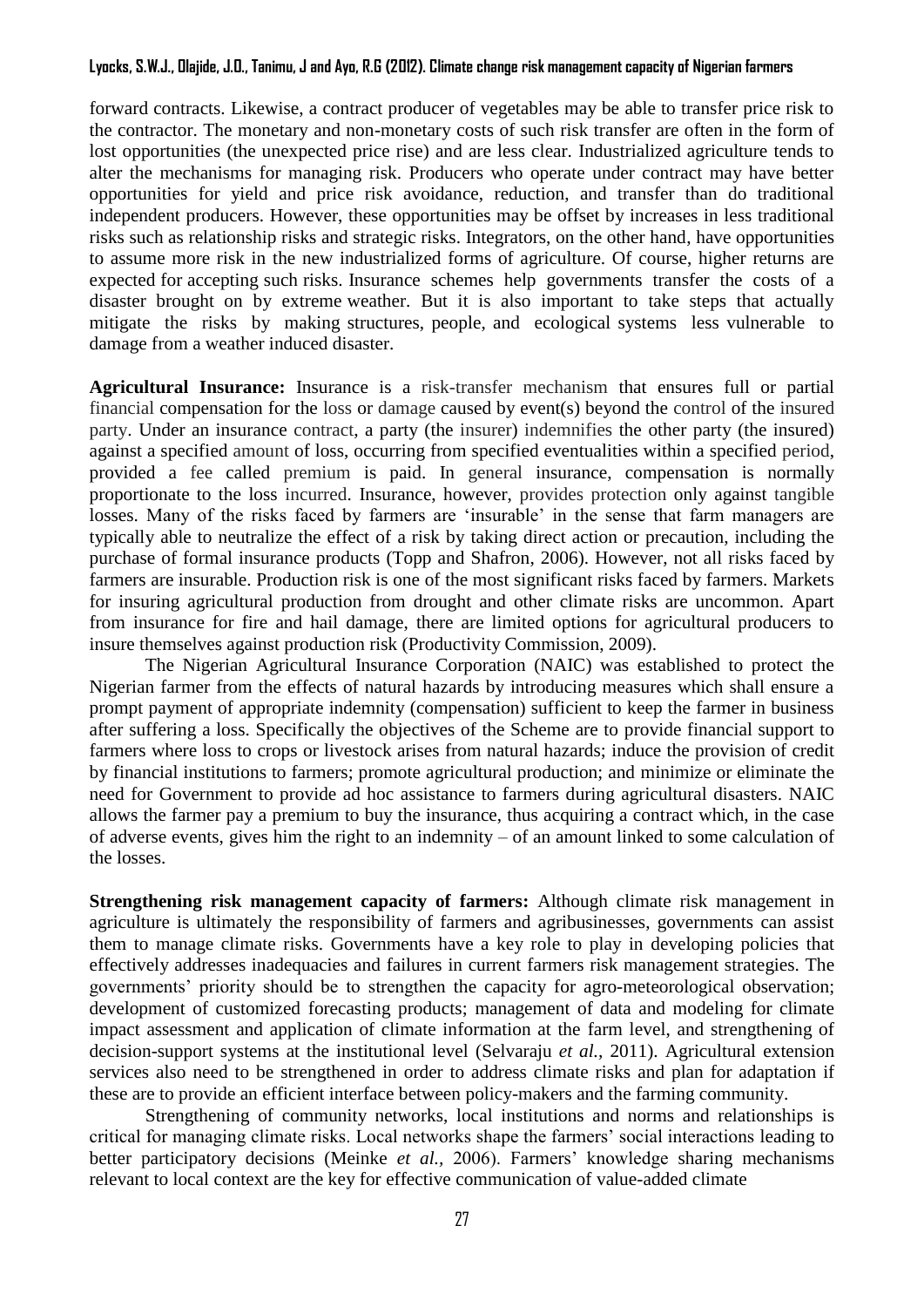information (Selvaraju, *et al.*, 2004). Farmer participatory climate workshops, Farmer Field Schools (FFS), local climate information centers and innovative information and communication technologies (e.g. mobile networks, etc.) facilitate rapid dissemination of information products to the farmers and livestock herders. National meteorological and hydrological services need to understand the information requirement of agriculture support services and farmers and accordingly mainstream development of weather and climate information products. Agricultural support services and community-based organizations should engage themselves in development of contingency plans incorporating new technologies, improving impact data collection, monitoring and analysis (including climate change), development of impact outlooks and management alternatives considering local needs, and facilitate communication of information to farmers/herders. Governments can adopt the FAO's integrated approach for Climate Risk Management (CRM) which addresses vulnerabilities to short-term climate variability and longerterm climate change in the context of sustainable development. It promotes proactive, demand driven interventions to achieve positive outcomes for communities and societies in climatesensitive sectors such as agriculture, forestry, fisheries, water resources, environment, and ultimately food security.

A key component of integrated Climate Risk Management in agriculture is the provision of usable weather and climate information products that help the farmers, livestock herders and fishermen to proactively manage their risks and improve opportunities at local level. The ultimate objective of CRM is to enhance the resilience of rural livelihoods against climate change, and to better inform climate sensitive planning and decision making. Information technologies and weather monitoring systems are becoming more and more reliable in many parts of the world. Often, the benefits of timely and accurate forecasts, for reducing disaster impacts or improving decision making in agriculture, can be easily measured. A number of easily accessible technologies and available upgrades to weather forecasting systems would be generally affordable, as long as governments budget, staff, and equip hydro-meteorological services are at adequate levels. Some examples:

- a) *Bandwidth:* A global telecommunications system organized by the United Nations World Meteorological Organization (WMO) shares global forecasts and data. Bandwidths are needed to download large files.
- b) *Satellite dishes:* Weather satellites where images of storm systems, fires, coastal zone pollution and other environmental data can be obtained.
- c) *Local area modeling:* devised open source models for weather prediction that lend themselves to local weather forecasting that can be run on computers only slightly more powerful than commonly used desktops.
- d) *Forecasting workstations:* In some countries, satellite and radar data from neighboring countries would be available, but weather agencies often lack the workstations and software to make use of the data for forecasting purposes.

These would not only help to warn citizens of pending weather catastrophes, but would provide valuable information to the agriculture, water management, and transport sectors. Timely and increased accuracy in forecasting would assist in the timing of fertilizer application and pest and disease control, avoiding over application that raises input costs and exacerbates environmental damage. These functions have been further enhanced with the use of the Decision Support Systems (DSS) especially in the developed countries. Agricultural DSS are computerbased tools developed by scientists to provide farmers with information and procedures to assist management decisions (McCown, 2002; Hayman, 2004; Matthews *et al.,* (2008). There are a range of climate-related DSS available, which can assist with weather and climate forecasting, crop growth and management, irrigation and fertilizer management, and livestock and pasture growth and management.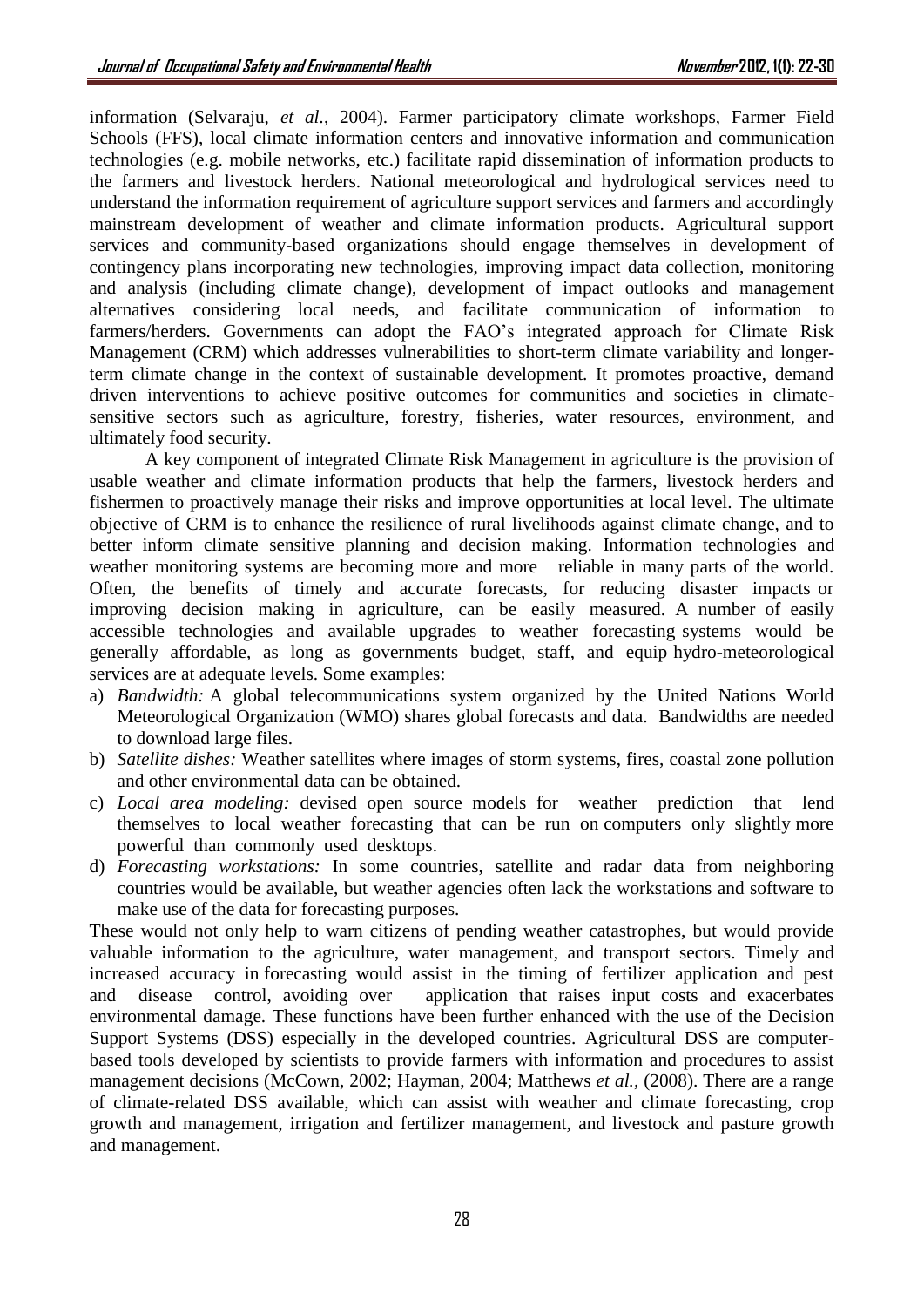## **Conclusions**

Climate variability is a major risk for agricultural production, and this risk is likely to increase under future climate change. Nigerian farmers should be planning for a future climate that is warmer, with increasingly variable and unreliable seasonal rainfall and more extreme climatic events. As a result, risk management will become an increasingly important process for farmers to respond and adapt to risks of climate variability and climate change. Adaptation policies should complement farmers' autonomous response to climate change through the development of new drought-resistant varieties and improved weather forecasts, the provision of financial services, improvement of rural transportation infrastructure, investments in public healthcare and public welfare programs, and policies that improve local governance and coordinate donor activities. Although climate risk management in agriculture is ultimately the responsibility of farmers and agribusinesses, government policy will continue to play a key role in increasing the preparedness, responsibility and capacity of farmers to manage climate risks. The main climate risks faced by Nigerian farmers are flood and drought and this risk is set to increase under future climate change. Policies that treat extreme climatic events such as droughts as an integral part of the agricultural environment, and promote risk management as the most appropriate means to deal with such events, will continue to be required.

## **References**

- African Development Forum. (2010). *Acting on climate change for sustainable development in Africa. Climate risk management: monitoring, assessment, early warning and response*. Issues Paper 4. Seventh African Development Forum. 10–15 October 2010, Addis Ababa.
- AIACC (2006). *A final report submitted to Assessments of Impacts and Adaptation to Climate Change (AIACC) Project No. AS 06*. Report submitted by the Institute of Meteorology and Hydrology, Ulaanbaatar, Mongolia. Washington, DC, The International START Secretariat.
- Battisti, D.S. & Naylor, R.L. (2009). Historical warnings of future food security with unprecedentedseasonal heat. *Science*, 323: 240–244.
- Beer, T & Forhan, B (2000). 'Management for the future: risk management, future options and scenario analysis', in Beer, T (ed) *Risk management and the future*, Australian Minerals and Energy Environment Foundation, Melbourne, Australia, pp. 39–68.
- NAIC (1993). Nigerian Agricultural Insurance Corporation Decree. No 37 of 1993 Laws of the Federation of Nigeria
- DFID (2004). "Climate Change in Africa." London, U.K. Department for International Development (DFID).
- FAO (2008). *The state of food insecurity in the world 2008. High food prices and food security threats and opportunities.* Rome.
- Hall-Spencer, J.M., Rodolfo-Metalpa, R. & Martin, S. (2008). Volcanic carbon dioxide vents show ecosystem effects of ocean acidification. *Nature*, 454: 96–99.
- Hayman, P. (2004). 'Decision support systems in Australian dry land farming: a promising past, a disappointing present and uncertain future'. *New directions for a diverse planet: Proceedings of the 4th International Crop Science Congress*, Brisbane, Australia, 26 September – 1 October 2004.
- Howden, S.M., Crimp, S.J. & Nelson, R.N (2010). 'Australian agriculture in a climate of change', In Jubb, I, Holper, P & Cai, W (eds.) *Managing Climate Change: Papers from the Greenhouse 2009 Conference*, CSIRO Publishing, Melbourne, pp. 101–11.
- Howden, S.M., Soussana, J.F., Tubiello, F.N., Chhetri, N., Dunlop, M & Meinke, H.M (2007). 'Adapting agriculture to climate change', *Proceedings of the National Academy of Sciences*, vol. 104, pp. 19691–6.
- IPCC (2007). Mitigation. *In* B. Metz, O.R. Davidson, P.R. Bosch, R. Dave & L.A. Meyer, eds. *Climate change 2007: contribution of Working Group III to the 4th Assessment Report of the Intergovernmental Panel on Climate Change.* Cambridge, Cambridge University Press (available at [www.ipcc.ch/publications\\_and\\_data/ar4/wg3/en/contents.ht](http://www.ipcc.ch/publications_and_data/ar4/wg3/en/contents.ht)

PCC (2012). Summary for policy-makers. In C.B. Field, V. Barros, T.F. Stocker, D. Qin, D.J.

Dokken, K.L., Ebi, M.D., Mastrandrea, K.J., Mach, G.-K., Plattner, S.K., Allen, M., Tignor & P.M.